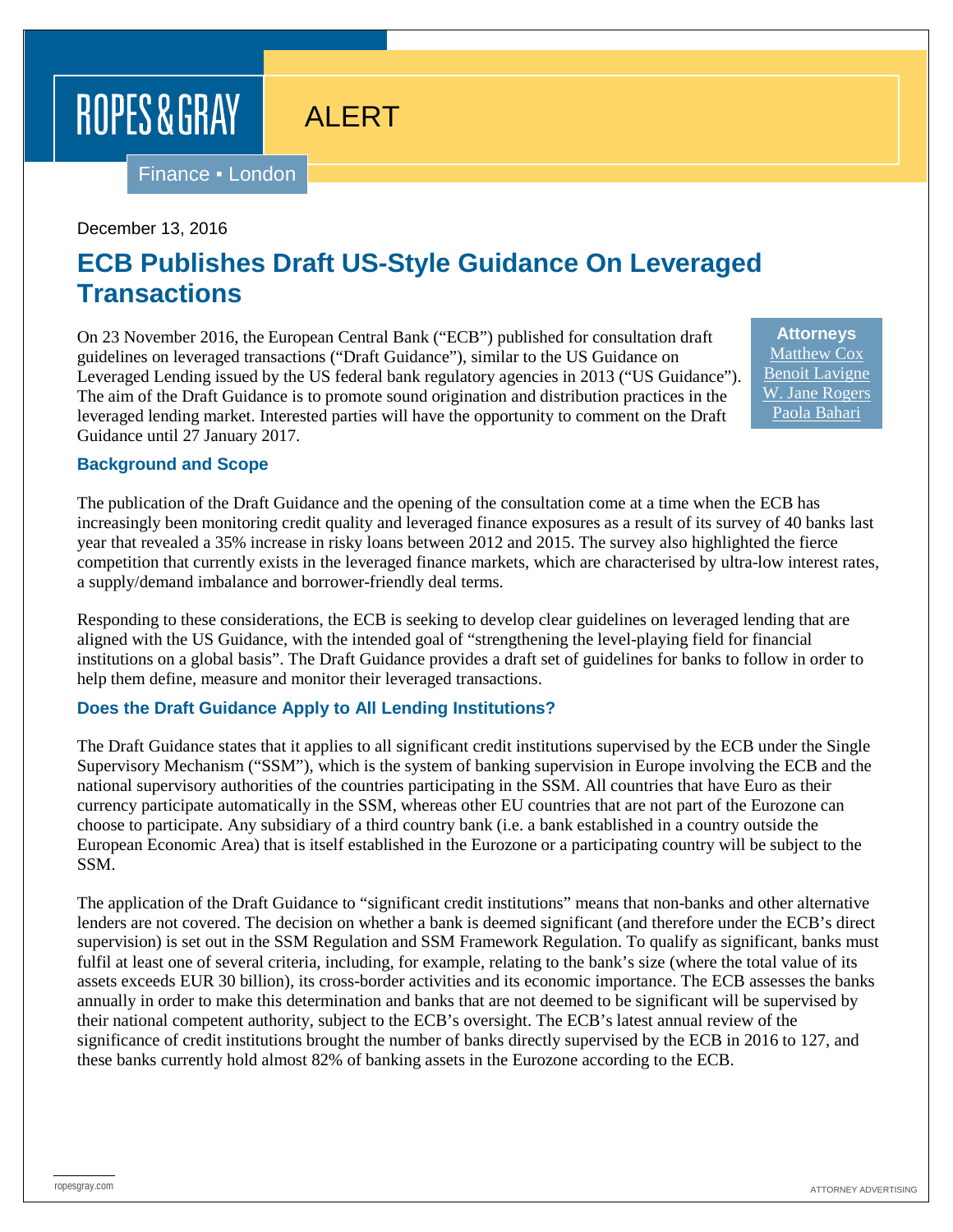# ROPES&GRAY

December 13, 2016

ALERT | 2

The UK is not in the Eurozone and is not a participant in the SSM. Credit institutions established in the UK are therefore not subject to direct supervision by the ECB and are not subject to the Draft Guidance. It is unclear whether this will provide UK banks with a competitive advantage or whether the Bank of England will propose any similar guidance for UK banks in the near future. In 2015, the Bank of England, following its own survey of UK banks and the leveraged loan markets, concluded that the UK banking system was resilient to stress in these markets. However, it is possible that the Bank of England will wait until the Draft Guidance is finalised before deciding whether to develop its own guidance in alignment with that of the ECB.

## **Nature of the Draft Guidance**

The Draft Guidance, once finalised, will be non-binding. However, banks will be required to integrate the Draft Guidance into their internal policies in a manner that will differ depending on the size and risk profile of their leveraged transactions relative to their assets, earnings and capital.

Pursuant to the SSM, each significant bank has a dedicated Joint Supervisory Team ("JST") responsible for the supervision of the bank, comprising staff of the ECB and the national supervisors. Banks will be expected to submit an internal audit report to the JST 18 months after the Draft Guidance is finalised and implemented, and to outline which of the expectations have been implemented. At present, it is unclear how non-compliant deals will be sanctioned, but we expect this to be determined during the consultation process.

## **What Is a Leveraged Transaction?**

The ECB recommends and invites market participants to comment on a definition of leveraged transactions that would include loans or credit exposures: (a) to borrowers "owned" by their financial sponsors (where ownership means the control or ownership of more than 50% of the borrower's equity), and/or (b) resulting in a post-financing total leverage ratio exceeding 4.0 times. It is expected that the definition will exclude the following transactions:

- i. loans made with natural persons, credit institutions and investment firms;
- ii. loans where the own consolidated exposure of the credit institution is below EUR 5 million;
- iii. asset-based loans;
- iv. commercial real estate financing;
- v. project finance loans; or
- vi. trade finance.

### **Leverage Restrictions**

Similar to the US Guidance, the Draft Guidance recommends that banks should not underwrite transactions presenting a ratio of Total Debt to EBITDA exceeding 6.0 times. Any exception would need to be justified and referred for approval at the highest level of credit committee or similar decision-making level internally. However, unlike in the US Guidance, EBITDA refers to "unadjusted EBITDA", which the ECB explains is "realised EBITDA over the previous 12 months with no adjustments made for non-recurring expenses, exceptional items and other oneoffs". The US Guidance uses adjusted calculations, as do the rating agencies, which permit some assumptions regarding, for example, synergy savings to be factored into the calculation. The ECB's recommendation for unadjusted EBITDA follows an increased prevalence in the use of complex EBITDA add-backs in leveraged loan transactions to circumvent regulatory restrictions. This aspect of the Draft Guidance is likely to promote particular commentary by market participants during the consultation process, some of whom will no doubt argue that the use of unadjusted EBITDA could lead to a further reduction in leveraged lending.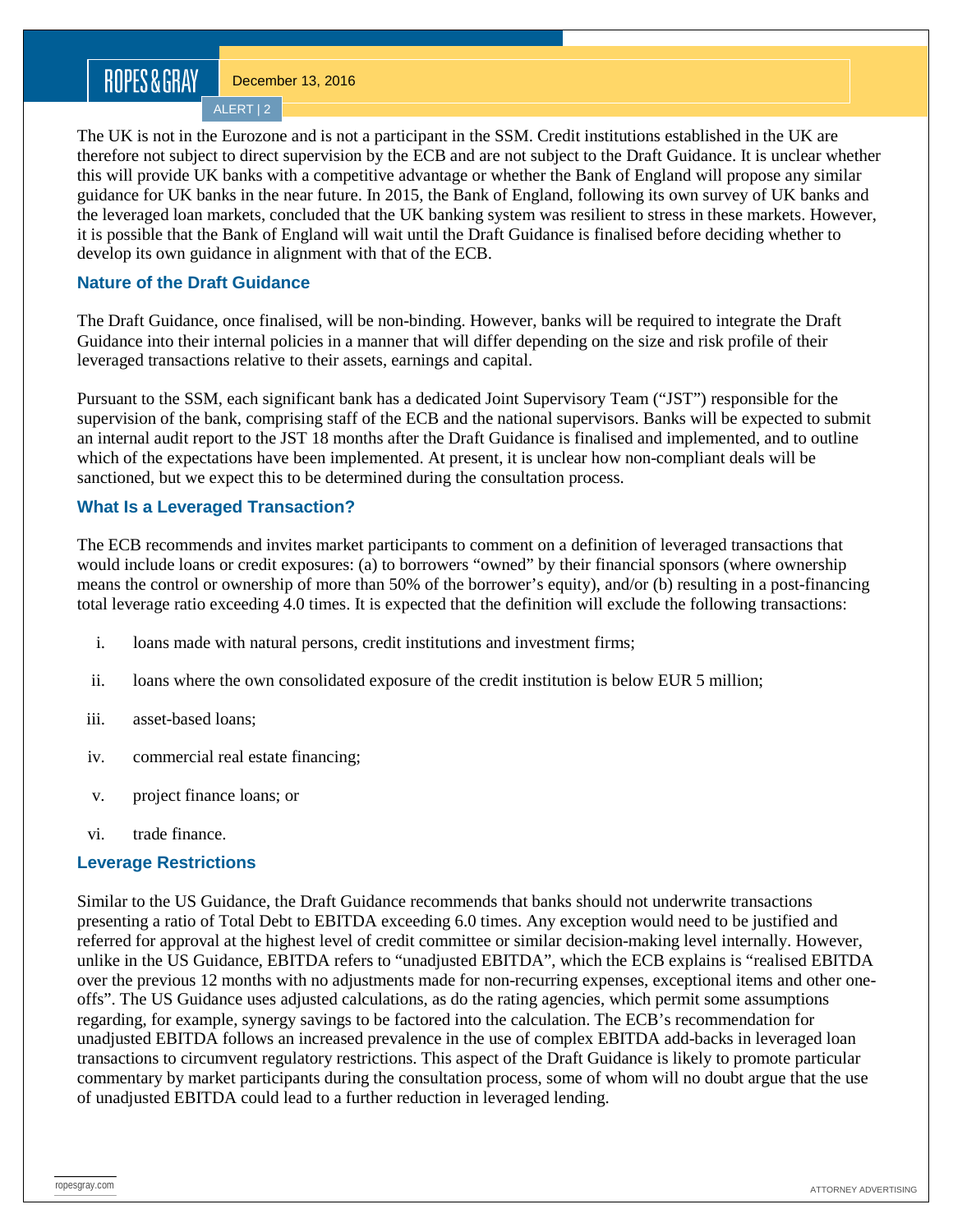# ROPES&GRAY

December 13, 2016 ALERT | 3

Generally, there is no mention of any grandfathering for deals that are underwritten now but which might exceed the prescribed leverage level after the Draft Guidance takes effect. Furthermore, unlike the US Guidance, which is not applicable to bonds, "best efforts deals" (including non-investment grade corporate bonds) and "club deals" as well as all pending transactions to be syndicated will be subject to monitoring and reporting requirements under the Draft Guidance.

## **Hung Deals**

The ECB recommends that credits be monitored by banks, with any risky transactions requiring prior approval. Hung deals, where a transaction has not been syndicated within 90 days of the closing date, also need to be identified and managed in accordance with a robust framework for managing these types of transactions.

### **Defining Appetite and Strategy**

Each bank will need to define its own appetite and strategy for underwriting and syndicating leveraged transactions. Senior management will need to set the budget allocated to leveraged transactions on an annual basis; oversee all leveraged transactions originated, syndicated or purchased by the bank; and ensure that the bank does not exceed the approved appetite. This will require the development of appropriate information systems and the receipt of regular reports on market trends and on the bank's leveraged transactions.

### **Approving New Deals**

A credit approval process for leveraged transactions will be required to be put in place at each covered bank. Due diligence with respect to this approval process should include, among other things, checks to ensure that the borrower will be able to repay at least half of the total debt granted by the bank within five to seven years and a stress test of the borrower's or private equity sponsor's business plan and projections.

### **Monitoring Holdings and Stress Testing**

The ECB recommends on-going monitoring of a bank's portfolio of leveraged loans, a yearly review of hold book exposure and more frequent reviews for deteriorated exposures. The debt repayment capacity of the borrower should be part of the review, and banks will be required to pay particular attention to any concerning signs of impairment or default.

### **Compliance Procedures**

The ECB recommends that compliance with its guidance should be part of a bank's regular internal auditing and should be reviewed at least every three years. Compliance procedures also need to be put in place in respect of secondary market transactions.

### **What Is the Likely Impact of the Draft Guidance?**

In the US, as a result of the leverage restrictions, the largest leveraged lenders have reduced their exposure to leveraged loans and have begun to focus on lending to companies with stronger debt service capacity and balance sheet liquidity. There have been attempts to circumvent the issue of the leverage levels and take advantage of the fact that a few exceptional credits are permitted under the guidelines, but as a whole, leverage levels for US leveraged buyouts, which were well above 6.0 times EBITDA during 20[1](https://www.ropesgray.com/newsroom/alerts/2016/December/ECB-Publishes-Draft-US-Style-Guidance-On-Leveraged-Transactions.aspx%23fn1)4, have declined to below 6.0 times.<sup>1</sup>

The European leveraged loan market, being sensitive to developments across the Atlantic, has seen a corresponding reduction in bank lending following introduction of the US Guidance. Leverage levels are currently even lower than in the US, meaning that the Draft Guidance when finalized might not have a significant impact on leveraged lending. Nevertheless, in certain sectors a fair number of European leveraged buyouts this year were leveraged above 6.0 times and so the Draft Guidance could have a more significant impact in these sectors.